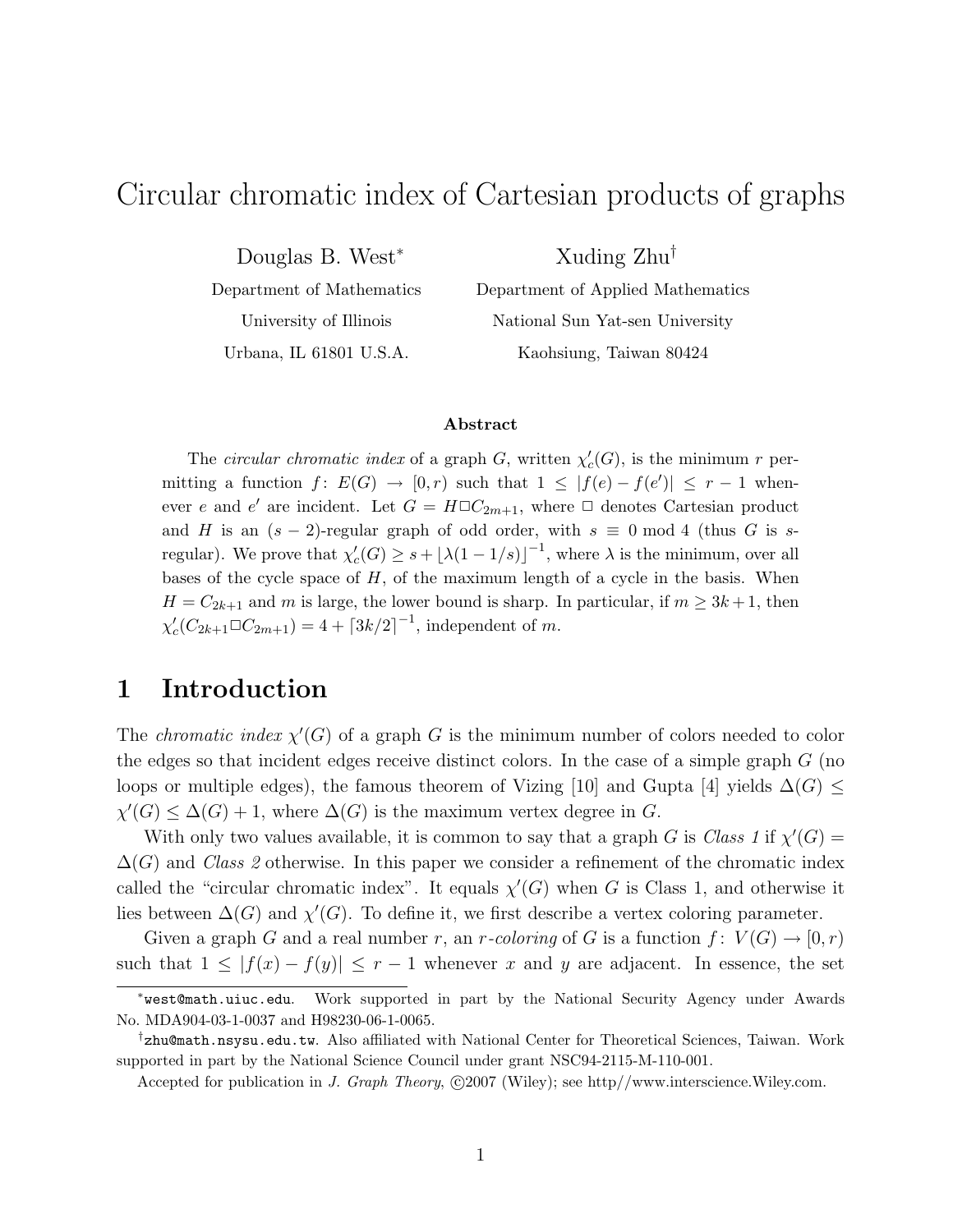of colors form a circle of circumference  $r$ , and the colors assigned to adjacent vertices must differ by at least 1 (in each direction) along the circle.

The *circular chromatic number* of G, written  $\chi_c(G)$ , is the infimum of all r such that G admits an r-coloring (the infimum can be replaced with minimum). There are many equivalent formulations of  $\chi_c(G)$  (see [12, 13] for surveys and many basic results). The definition here is not the most common but is useful for our results. Due to the elementary result that  $\chi(G) - 1 < \chi_c(G) \leq \chi(G)$  [9], the parameter  $\chi_c$  is a refinement of  $\chi$ , and this has motivated its extensive study over the past decade.

For a graph G, the *line graph*  $L(G)$  is the graph with vertex set  $E(G)$  whose adjacency relation is the incidence relation for edges in G. The *circular chromatic index*  $\chi'$  $c'(G)$  is defined by  $\chi'$  $c'_{c}(G) = \chi_{c}(L(G))$ . That is, we seek the smallest r permitting an r-coloring of the edges of G. Since  $\chi'(G) = \chi(L(G))$ , we have  $\chi'(G) - 1 < \chi'_c(G) \leq \chi'(G)$ , and  $\chi'_c$  $c<sub>c</sub>$  is a refinement of  $\chi'$ . From the definition,  $\chi'$  $c'_{c}(G)$  is at least the maximum number of pairwise incident edges. Thus  $\chi'$  $\chi'_{c}(G) = \chi'(G)$  when G is Class 1. Otherwise,  $\Delta(G) < \chi'_{c}(G) \leq \Delta(G) + 1$ .

Several papers have been published about  $\chi'$  $c'$ . It was proved in [2] that all 2-edgeconnected graphs with maximum degree at most 3 have circular chromatic index at most 11/3, except for two small graphs with circular chromatic index 4. In [5], it was proved that 2-edge-connected 3-regular graphs of large girth have circular chromatic index close to 3. This result was generalized in  $[6]$ : for any positive integer d, graphs with maximum degree d have circular chromatic index arbitrarily close to  $d$  if their girth is sufficiently large.

In this paper, we study the behavior of circular chromatic index under a product operation. Given graphs G and H, the Cartesian product  $G \Box H$  is the graph with vertex set  $V(G) \times V(H)$  defined by making the pair  $(u, v)$  adjacent to the pair  $(u', v')$  if (1)  $u = u'$  and  $vv' \in E(H)$ , or (2)  $v = v'$  and  $uu' \in E(G)$ . It has long been known that  $\chi(G \Box H) = \max{\chi(G), \chi(H)}$  [1, 8, 11]. The argument holds as well for  $\chi_c$ , so the behavior of  $\chi_c$  is trivial under the Cartesian product.

The behavior of  $\chi'$  $\chi'_{c}$  is more interesting. If  $G \Box H$  is Class 1, then  $\chi'_{c}$  $c'_{c}(G\Box H) = \Delta(G\Box H),$ so we consider only products that are Class 2. The product is Class 1 when  $G$  or  $H$  is Class 1  $[7]$  or when G and H both have perfect matchings  $[7]$ . To avoid Class 1, let G and H be regular graphs with odd order. The product  $G \square H$  is then also regular with odd order, and a regular graph is Class 1 if and only if it has an edge-coloring in which every color class is a perfect matching, which does not exist in  $G \square H$ .

In particular, we consider the product of an odd cycle with a regular graph H of odd order, where the degree of the vertices in  $H$  is congruent to 2 modulo 4. We prove that χ ′  $c'_{c}(H \square C_{2m+1}) \geq s + \lfloor \lambda (1-1/s) \rfloor^{-1}$ , where  $\lambda$  is the maximum length of the cycles in some basis of the cycle space of H (choosing the basis to make  $\lambda$  smallest gives the best lower bound available from this argument). We also prove that the bound is sharp when  $H$  is an odd cycle and m is large. Indeed,  $\chi'$  $c'(H \square C_{2m+1})$  always decreases to a limit as m increases. In particular, if  $m \geq 3k + 1$ , then  $\chi'$  $c'_{c}(C_{2k+1}\square C_{2m+1}) = 4 + \lceil 3k/2 \rceil^{-1}$ , independent of m.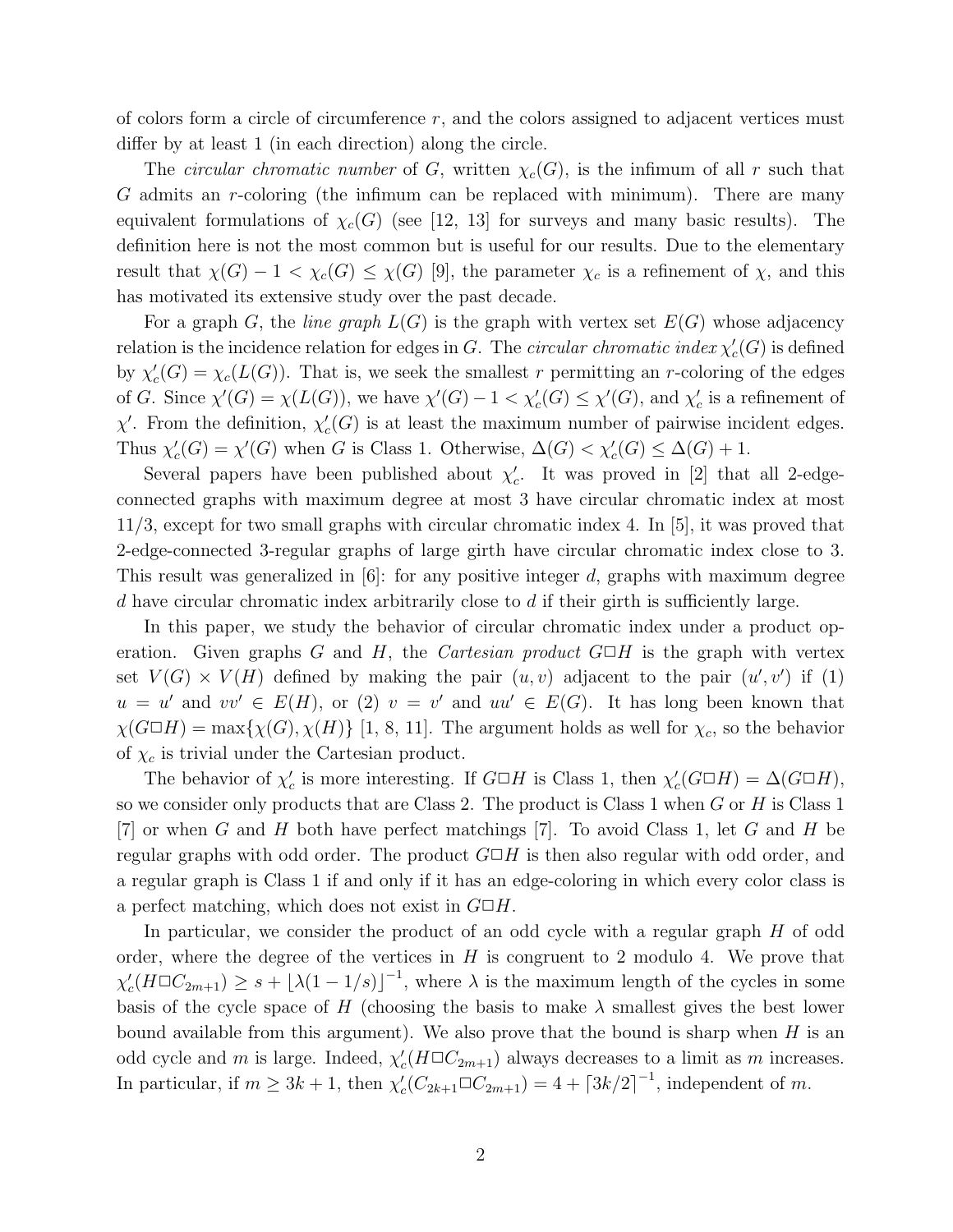### 2 Properties of r-Colorings

We view the color set  $[0, r)$  for a r-coloring of a graph as the set of real numbers modulo r. Thus we interpret it as a circle C<sup>r</sup> of circumference r, by identifying 0 and r. For  $a, b \in C^r$ , we write  $[a, b]_r$  for the set in  $C^r$  moving from a to b through increasing values. That is,  $[a, b]_r = [a, b]$  when  $a \leq b$ , while  $[a, b]_r = [a, r] \cup [0, b]$  when  $a > b$ . For convenience, we extend this notation to all real numbers a and b by letting  $[a, b]_r = [a \mod r, b \mod r]_r$ , where  $a_{mod r}$  and  $b_{mod r}$  are the remainders of a and b upon division by r. The intervals  $[a, b)_r$ ,  $(a, b]_r$  and  $(a, b)_r$  are defined similarly. We use  $\ell([a, b])$  to denote the length of the interval [a, b], and we define a measure of distance on the circle as  $|a-b|_r = \min{\ell([a,b]_r), \ell([b,a]_r)}$ . An *s*-*clique* is a set of *s* pairwise adjacent vertices.

**Lemma 2.1** Let G be a graph and f be an r-coloring of G, where  $r = s + \epsilon$  with  $s \in \mathbb{N}$ and  $\epsilon < 1/2$ . If Q is an s-clique in G and  $v \in Q$ , then each set  $[f(v) + i, f(v) + i + \epsilon]_r$  for  $0 \leq i \leq s-1$  contains the color of exactly one vertex in Q. If X and Y are intersecting s-cliques, then for each  $x \in X$  there is a unique  $y \in Y$  such that  $|f(y) - f(x)|_r \leq \epsilon$ .

**Proof.** Since the colors on vertices of Q must pairwise differ by at least 1, the *i*th such color after  $f(v)$  must be at least i units later along the circle. It cannot be more than  $i + \epsilon$  units later, since  $s - i$  subsequent colors are encountering in returning to  $f(v)$ .

Now consider  $v \in X \cap Y$ . With  $x_0 = y_0 = v$ , let  $x_i$  be the *i*th vertex of X whose color is encountered moving upward from  $f(v)$  around the circle (similarly define  $y_i$ ). By the preceding paragraph, both  $f(x_i)$  and  $f(y_i)$  lie in  $[f(v) + i, f(v) + i + \epsilon]_r$ , for  $1 \le i \le s - 1$ . Hence they differ by at most  $\epsilon$ . Furthermore, since  $\epsilon < 1/2$ , the distance between two such intervals is more than  $\epsilon$ , so  $y_i$  is the only vertex of Y whose color is within  $\epsilon$  of  $f(x_i)$ .

To facilitate proofs, we interpret vertex colorings as edge-weightings of orientations. Let G be an orientation of a graph G. For a weight function  $w: E(G) \to \mathbb{R}$  and a walk W in G, let  $w(W)$  denote the sum of the weights along W, where the weight of an edge counts negatively when followed against its direction in  $\tilde{G}$ .

A tension on  $\vec{G}$  is a weight function w such that  $w(C) = 0$  for every cycle C in G. Given a real number r with  $r \geq 2$ , an r-tension is a tension w such that  $1 \leq |w(uv)| \leq r - 1$  for every  $uv \in E(G)$ . An r-coloring f of G generates an r-tension w on an orientation  $\vec{G}$  by letting  $w(uv) = f(v) - f(u)$  for each  $uv \in E(\vec{G})$ .

A modular r-tension on an orientation  $\vec{G}$  is a weight function w:  $E(G) \to \mathbb{R}$  such that (1)  $w(C)$  is a multiple of r whenever C is a cycle in G, and (2) the weight on each edge differs by at least 1 from any multiple of r. Every r-tension is a modular r-tension, so an *r*-coloring of G generates a modular *r*-tension on  $\vec{G}$  as above.

Conversely, a modular r-tension w on  $\vec{G}$  generates an r-coloring f of G as follows. We may assume that G is connected (else do this in each component). Fix a vertex x. For each vertex v, choose an x, v-walk W in G, and choose  $f(v) \equiv w(W) \mod r$  with  $0 \le f(v) < r$ .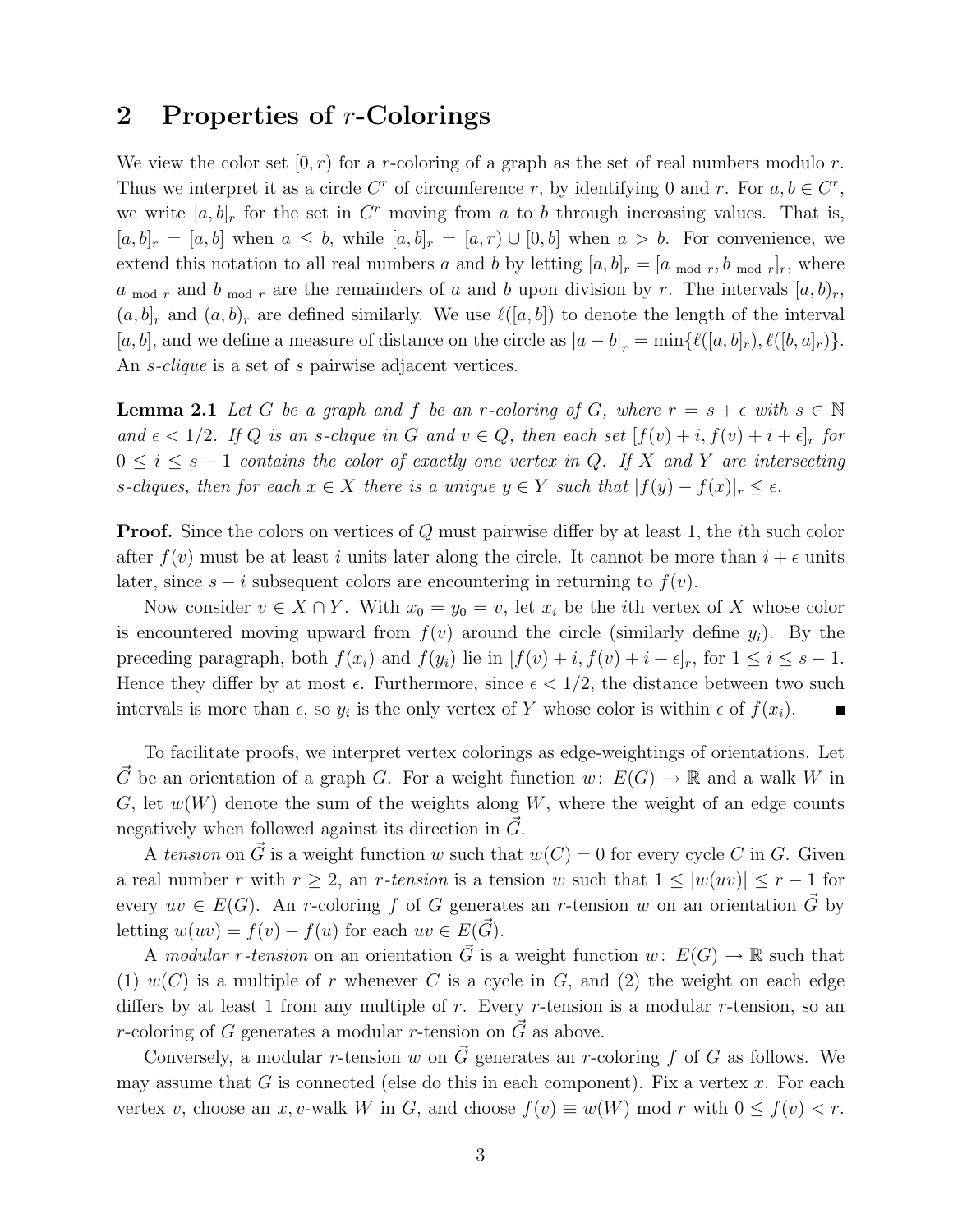Since w is a modular r-tension,  $f(v)$  does not depend on the choice of W, and the colors on adjacent vertices differ by at least 1. We call the resulting  $f$  an r-coloring generated from w. We say "an" here because the coloring depends on the choice of x, but only by a cyclic permutation. We have shown that  $\chi_c(G)$  equals the least r such that some orientation G~ has a modular r-tension.

Our lower bound on  $\chi'$  $c'(H \Box C_{2m+1})$  uses an analogue of girth, employing a parameter obtained from the cycle space of the graph. We obtain a strong lower bound when all the cycles in some basis of the cycle space are short.

Within the binary vector space of dimension  $|E(G)|$  with canonical basis vectors indexed by the edges, the cycle space of an undirected graph  $G$  is the subspace spanned by the incidence vectors of the cycles. The analogue for an orientation  $\vec{G}$  is the real vector space spanned by the signed incidence vectors of the cycles. For each cycle  $C$  in  $G$ , followed in a given direction, the *signed incidence vector* relative to  $\vec{G}$  has 1 or  $-1$  in each position for an edge of C, using  $-1$  if and only if the edge is followed against its direction in  $\vec{G}$ .

For any orientation  $\vec{G}$ , the same sets of cycles form bases of its cycle space as form bases of the cycle space of the underlying graph  $G$ . In either context, the number of nonzero positions in the incidence vector for a cycle is the same. Hence we define the relevant parameter in terms of G. For a basis B of the cycle space of G, let  $\lambda(\mathcal{B})$  denote the maximum length of an element of  $\mathcal{B}$ . Let  $\lambda(G)$  denote the minimum of  $\lambda(\mathcal{B})$  over all bases of the cycle space. Note that  $\lambda(G)$  may be larger than the girth of G, but never smaller. The smaller the value of  $\lambda(G)$ , the larger the lower bound we will obtain on  $\chi_c(G)$ .

Before embarking on the technical lemmas, we pause to motivate their hypotheses. Let  $F = H \Box C_{2m+1}$ . When H is  $(s-2)$ -regular, F is s-regular. Furthermore, the edges incident to any vertex of F become an s-clique in  $L(F)$ . Conversely, any two adjacent vertices of  $L(F)$  correspond to two incident edges in F and hence lie in an s-clique in  $L(F)$ . Therefore, we can study r-edge-colorings of F by studying r-colorings of  $L(F)$ , which we do by studying r-colorings of graphs in which every edge lies in a complete subgraph of order s.

**Lemma 2.2** Let G be a graph such that each edge lies in a complete subgraph of order s. Let G have an r-coloring f such that

$$
r < s + \frac{1}{\lfloor \lambda(G)(1 - 1/s) \rfloor}.
$$

If  $\vec{G}$  is an orientation of G, then setting  $w(xy) = \lfloor \ell[f(x), f(y))_r \rfloor$  for all  $xy \in E(\vec{G})$  defines a modular s-tension on  $\check G$ .

**Proof.** Let  $\epsilon = r - s$ , so  $\epsilon < \lfloor \lambda(G)(1 - 1/s) \rfloor^{-1}$ . For an edge xy, let Q be an s-clique containing x and y, and let  $f(Q) = \{f(v): v \in Q\}$ . Let  $t = |f(Q) \cap [f(x), f(y))_r|$ , so  $s - t = |f(Q) \cap [f(y), f(x))_r|$ . By Lemma 2.1,

$$
t \le \ell([f(x), f(y))_r) \le t + \epsilon \quad \text{and} \quad s - t \le \ell([f(x), f(y))_r) \le s - t + \epsilon. \tag{1}
$$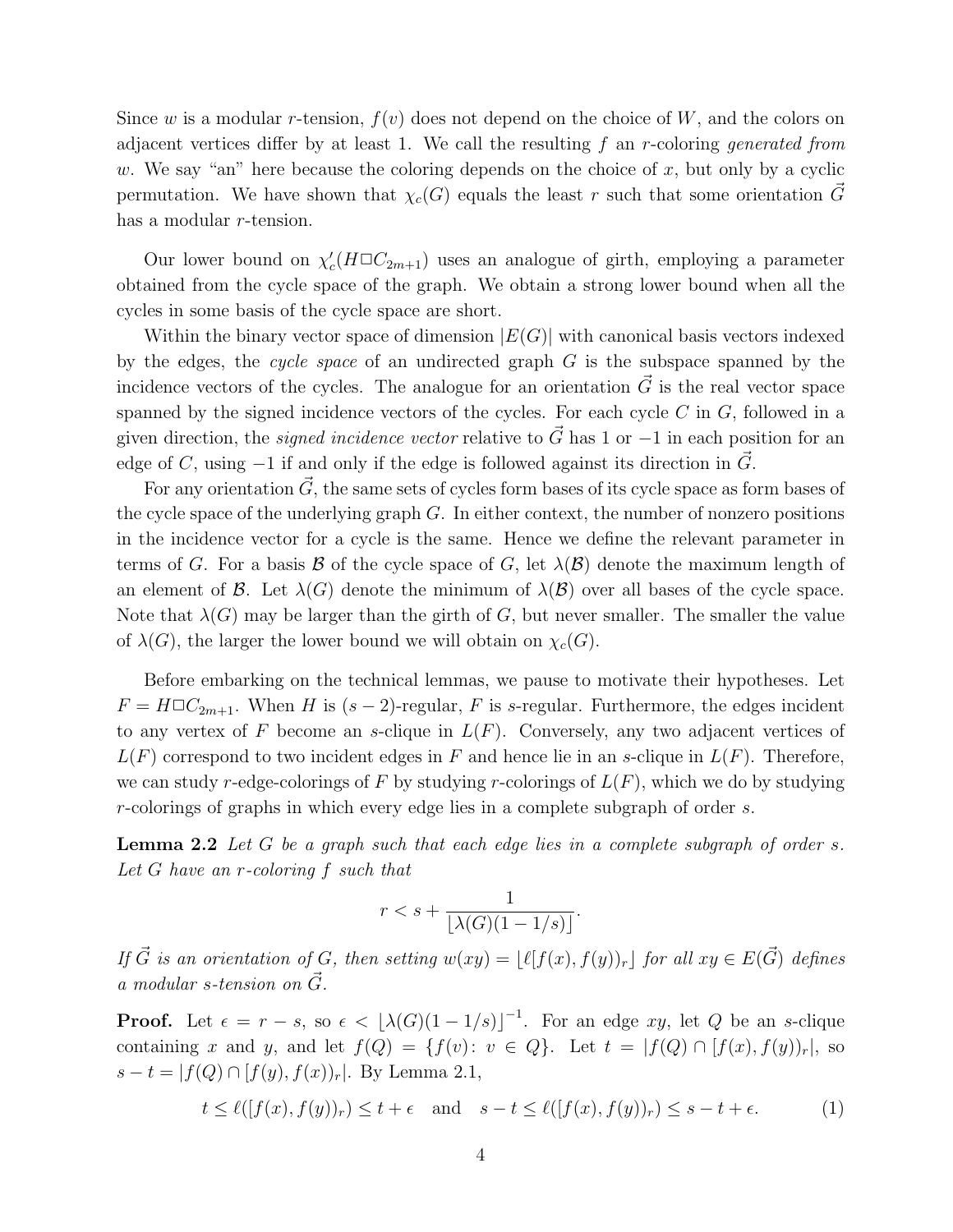By definition,  $w(xy) = |\ell([f(x), f(y))_r)|$ , so

$$
f(y) \in [f(x) + w(xy), f(x) + w(xy) + \epsilon]_r.
$$
 (2)

By (1),  $w(yx) = s - w(xy)$ . Let B be a basis of the cycle space such that  $\lambda(\mathcal{B}) = \lambda(G) = k$ . To prove that w is a modular s-tension (when restricted to an orientation  $\vec{G}$  of G), it suffices to show that  $w(C) \equiv 0 \mod s$  for each C whose signed incidence vector lies in B. (Since  $w(yx) = s - w(xy)$ , the choice of  $\vec{G}$  does not matter.)

Let  $x_0, \ldots, x_{l-1}$  be the vertices of C in order, and let  $x_l = x_0$ ; note that  $l \leq k$ . Let  $e_i = x_i x_{i+1}$ . In testing whether  $w(C) \equiv 0 \mod s$ , the orientation of the edges along C does not matter; all orientations yield the same congruence class for  $w(C)$ . Since the same sets of cycles yield bases under each orientation, in studying  $C$  we may assume an orientation with each  $e_i$  directed from  $x_i$  to  $x_{i+1}$ . Now  $w(C) \equiv \sum_{i=0}^{l-1} w(e_i)$  mod s.

Since each edge lies in a complete subgraph of order  $s$ ,  $(2)$  applies to each edge, so  $f(x_{i+1}) \in [f(x_i) + w(e_i), f(x_i) + w(e_i) + \epsilon]$  for  $0 \leq i \leq l-1$ . Combining the allowed variations in the intervals for all edges of C yields

$$
f(x_0) \in [f(x_0) + w(C), f(x_0) + w(C) + l\epsilon]_r.
$$
\n(3)

By symmetry, we may choose  $f(x_0) = 0$ , which reduces (3) to  $0 \in [w(C), w(C) + l\epsilon]_r$ .

Since  $1 \leq w(e_i) \leq s-1$ , we have  $l \leq w(C) \leq (s-1)l$ . Since  $w(C)$  is an integer, by choosing q to be  $[w(C)/s]$  or  $|w(C)/s|$  we can write  $w(C) = qs + j$  for integers q and j such that  $\lceil l/s \rceil \le q \le \lfloor l(1-1/s) \rfloor$  and  $|j| \le s-1$ . Now

$$
[w(C), w(C) + l\epsilon]_r = [j + qr - q\epsilon, j + qr + (l - q)\epsilon]_r = [j - q\epsilon, j + (l - q)\epsilon]_r.
$$

Since  $q \leq |l(1-1/s)|$ , we have  $q \in \lfloor l(1-1/s) \rfloor \epsilon \leq |k(1-1/s)| \epsilon < 1$ . Similarly,  $q \geq$  $\lceil l/s \rceil$  yields  $(l - q)\epsilon \leq |l(1 - 1/s)| \epsilon < 1$ . Since  $0 \in [w(C), w(C) + l\epsilon]_r \subseteq (j - 1, j + 1)_r$ , we thus have  $j = 0$ . That is,  $w(C) \equiv 0 \mod s$ . Thus w is a modular s-tension on  $\tilde{G}$ .  $\blacksquare$ 

The conclusion of Lemma 2.2 states that G is s-colorable. This is impossible if G is s-regular with odd order, so the lemma implies that  $\chi_c(G) \geq s + \lfloor \lambda(G)(1-1/s) \rfloor^{-1}$ . With  $G = L(H \Box C_{2m+1}),$  we obtain a lower bound for  $\chi'$  $c'_{c}(H \square C_{2m+1}),$  but it is not the lower bound we seek. The cycle space for  $G$  contains copies of the cycle space for  $H$ , but it is larger, and it may be that  $\lambda(G) > \lambda(H)$ , so the bound may be weaker than desired. To improve the bound, we will study subgraphs of G where we can control the value of  $\lambda$ . Before introducing these subgraphs, we prove a technical lemma about the color classes of the colorings generated from the modular s-tension produced by Lemma 2.2.

**Lemma 2.3** Let G be a graph such that each edge lies in a complete subgraph of order s. Suppose that G has an r-coloring f such that

$$
r < s + \frac{1}{\lfloor \lambda(G)(1 - 1/s) \rfloor}.
$$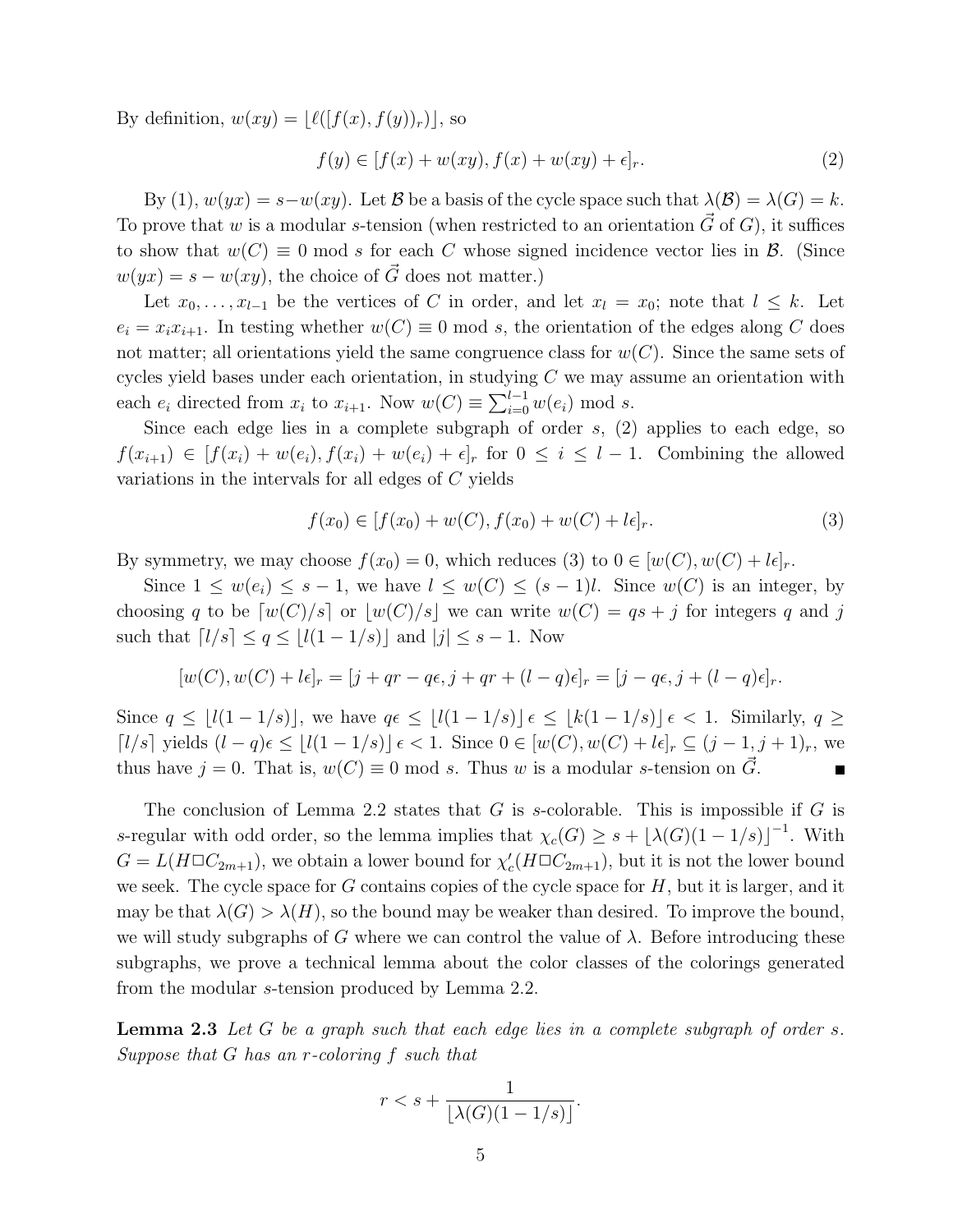For a fixed vertex  $v^* \in V(G)$  and any  $x \in V(G)$ , let  $g(x) = \lfloor \ell([f(v^*), f(x))_r) \rfloor$ . This function g is a proper (integer) s-coloring of G that satisfies the following property:  $g(x) = g(x')$  if and only if G has a vertex list  $(x, \ldots, x')$  in which any consecutive entries v and v' satisfy  $d_G(v, v') = 2$  and  $|f(v) - f(v')|_r < 1/2$ .

**Proof.** Call a list  $(x, \ldots, x')$  with the specified properties an  $x, x'$ -skiplist.

Let  $\vec{G}$  be an orientation of G. By Lemma 2.2, setting  $w(xy) = |\ell([f(x), f(y))_r)|$  for all  $xy \in E(\vec{G})$  defines a modular s-tension w on  $\vec{G}$ , and g is an s-coloring of G generated from w. Since the values of w are integers in  $\{0, \ldots, s-1\}$ , in fact g is a proper (integer) s-coloring of G.

Vertices y and y' with  $|f(y) - f(y')|_{r} < 1/2$  must be nonadjacent. If they have a common neighbor  $z$ , then

$$
f(z) \in [f(y) + w(yz), f(y) + w(yz) + \epsilon]_r \cap [f(y') + w(y'z), f(y') + w(y'z) + \epsilon]_r.
$$

If  $|w(y'z) - w(yz)| \geq 1$ , then the intervals on the right are disjoint, since  $\epsilon < 1/2$  and  $|f(y) - f(y')|_r < 1/2$ . Therefore  $w(yz) = w(y'z)$ , which yields  $g(y) = g(y')$ . Therefore, all vertices in an x, x'-skiplist have the same color under g; in particular,  $g(x) = g(x')$ .

Conversely, suppose that  $g(x) = g(x')$ . Let  $v_0, \ldots, v_t$  be the vertices along an  $x, x'$ -path in G, with  $x = v_0$  and  $x' = v_t$ . For  $0 \le i \le t-1$ , let  $X_i$  be an s-clique of G containing  $v_i$  and  $v_{i+1}$ . Select auxiliary vertices  $x_0, \ldots, x_t$  as follows. Having selected  $x_0, \ldots, x_{i-1}$  (starting with  $x_0 = v_0 = x$ , observe that  $v_i \in X_{i-1} \cap X_i$ . By Lemma 2.1, there is a unique vertex  $x_i \in X_i$  with  $|f(x_i)-f(x_{i-1})|$   $\leq \epsilon \leq 1/2$ . Applying the preceding paragraph with  $y = x_i$  and  $y' = x_{i-1}$  yields  $g(x_i) = g(x_{i-1})$ . Finally,  $x_t = x'$ , since  $x_t, x' \in X_t$  and  $g(x_t) = g(x) = g(x')$ . Now  $(x_0, \ldots, x_t)$  is an  $x, x'$ -skiplist.

The crucial consequence of Lemma 2.3 is that the partition of G into color classes under  $g$  does not depend on the choice of  $v^*$ .

### 3 A Lower Bound on  $\chi'$  $c'(H \square C_{2m+1})$

We specialize again to the study of  $\chi'$  $c'(H \Box C_{2m+1})$ . When H is  $(s-2)$ -regular with odd order, the product  $H\Box C_{2m+1}$  is s-regular with odd order and hence is Class 2. Thus χ ′  $C_c(H \Box C_{2m+1}) > s$ . We improve this lower bound when s is divisible by 4.

Let  $V(C_{2m+1}) = \{v_0, \ldots, v_{2m}\}\$ , indexed in order; treat subscripts modulo  $2m + 1$ . The *i*th layer  $H_i$  of  $H \square C_{2m+1}$  is the subgraph induced by  $V(H) \times \{v_i\}$ . Each layer  $H_i$  is isomorphic to H. For  $e \in E(H)$  and  $x \in V(H)$ , let  $e^i$  and  $x^i$  denote the copies of e and x in  $H_i$ . We call  $\bigcup_{i=0}^{2m} E(H_i)$  the *horizontal edges* of  $H\Box C_{2m+1}$ .

For  $x \in V(H)$ , let  $l_x^i$  denote the edge  $x^i x^{i+1}$  in  $H \square C_{2m+1}$ . Let  $L_i = \{l_x^i : x \in V(H)\}$ ; we call  $L_i$  the *i*th *link* of  $H\Box C_{2m+1}$  and call  $\bigcup_{i=0}^{2m} L_i$  the vertical edges of  $H\Box C_{2m+1}$ .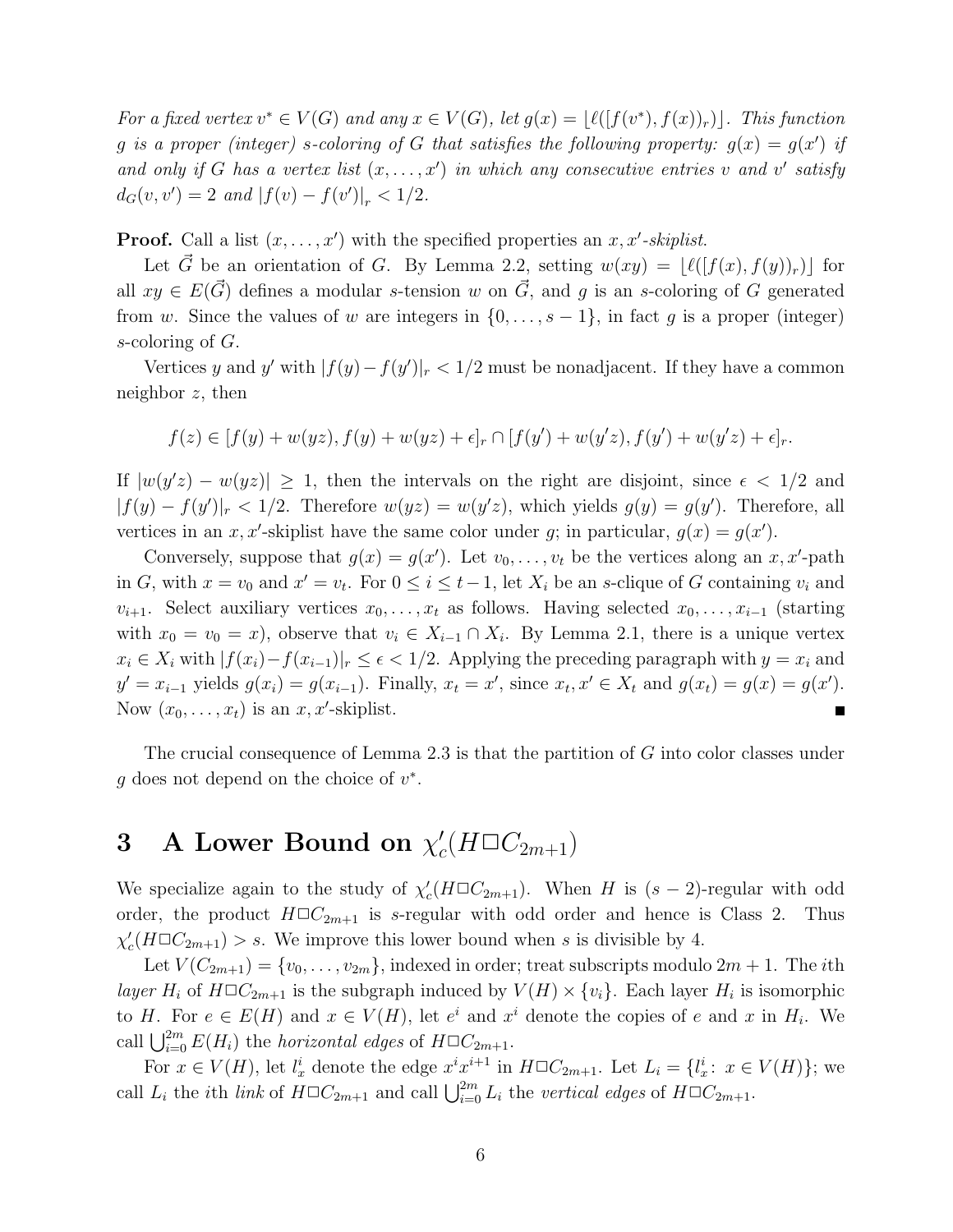In a graph  $G$  whose vertices all have degree  $s$  or 1, any two incident edges are incident at a vertex of degree s. Therefore, in  $L(G)$  every edge lies in a complete subgraph of order s. We will be applying the results of Section 2 to subgraphs of  $H\Box C_{2m+1}$  having the form  $L_{i-1} \cup H_i \cup L_i$ , where every vertex has degree s or 1. We also need the following observation.

**Lemma 3.1** For any graph G, the equality  $\lambda(L(G)) = \lambda(G)$  holds.

**Proof.** Since cycles in G turn into cycles in  $L(G)$  and must be spanned by any basis for  $L(G)$ , we have  $\lambda(L(G)) \geq \lambda(G)$ . Also, a basis for the cycle space of G (indexed by edges) can be augmented to a basis for the cycle space of  $L(G)$  (indexed by vertices) by adding the incidence vectors of triangles in  $L(G)$  consisting of three edges in G having a common endpoint. The added vectors have weight 3, so  $\lambda(L(G)) \leq \lambda(G)$ .

**Theorem 3.2** If H is an  $(s - 2)$ -regular graph of odd order, where 4 | s, then

$$
\chi_c'(H \square C_{2m+1}) \geq s + \frac{1}{\lfloor \lambda(H)(1 - 1/s) \rfloor}.
$$

**Proof.** If not, then  $H \square C_{2m+1}$  has an  $(s+\epsilon)$ -edge-coloring f, where  $\epsilon < \lfloor \lambda(H)(1-1/s) \rfloor^{-1}$ .

Let  $G_i$  be the subgraph of  $L(H\Box C_{2m+1})$  induced by  $L_{i-1} \cup E(H_i) \cup L_i$  (as defined above). Each edge of  $G_i$  lies in a complete subgraph of order s. Let T be the set of triangles in  $G_i$ . If B is a basis of the cycle space of  $L(H_i)$ , then  $\mathcal{B} \cup \mathcal{T}$  contains a basis of the cycle space of  $G_i$ . Thus  $\lambda(G_i) = \lambda(L(H_i)) = \lambda(L(H)) = \lambda(H)$ , using  $H_i \cong H$  and Lemma 3.1.

For each  $G_i$ , Lemma 2.3 states that the function  $g_i$  defined by fixing  $v^* \in V(G_i)$  and setting  $g_i(x) = \lfloor \ell([f(v^*), f(x))_r) \rfloor$  for all  $x \in V(G_i)$  is a proper (integer) s-coloring of  $G_i$ . Since this  $g_i$  depends only on the global r-coloring f and the choice of  $v^*$ , the restrictions to  $L_i$  of the partitions of  $V(G_i)$  and  $V(G_{i+1})$  into color classes under  $g_i$  and  $g_{i+1}$  are the same when  $v^*$  is chosen to be an element of  $L_i$ .

Furthermore, Lemma 2.3 implies that the partition of  $V(G_i)$  into color classes does not depend on the choice of  $v^*$ ; it is determined only by values of f. We conclude that no matter how  $v_i^*$ \* and  $v_{i+1}^*$  are chosen in specifying  $g_i$  and  $g_{i+1}$ , the resulting partitions of  $L_i$  into color classes are the same.

Each vertex  $x^i$  of the product has two incident vertical edges, namely  $l_x^i$  and  $l_x^{i-1}$ . We say that a color j is a vertical color at  $x^i$  if some vertical edge incident to  $x^i$  has color j under  $g_i$ . For each  $x^i \in V(H_i)$ , the s incident edges of  $G_i$  have distinct colors. Therefore a color j is a vertical color at  $x^i$  if and only if no edge of  $H_i$  incident to  $x^i$  has color j under  $g_i$ . Since H has odd order, and the number of vertices of  $H_i$  incident to edges of  $H_i$  with color j is even, we conclude that  $j$  is a vertical color at an odd number of vertices of  $H_i$ . In other words, in the partition of  $L_{i-1} \cup L_i$  formed by the color classes under  $g_i$ , each class has odd size.

Let  $C_i^+$ <sup> $t_i^+$ </sup> [respectively,  $C_i^ [i]$  be the set of colors used by  $g_i$  on an odd number of edges of  $L_i$  [respectively,  $L_{i-1}$ ]. Since each class under  $g_i$  has odd size in  $L_i \cup L_{i-1}$ , we conclude that  $j \in C_i^$  $i_i$ <sup>-</sup> if and only if  $j \notin C_i^+$  $\frac{i}{i}$ .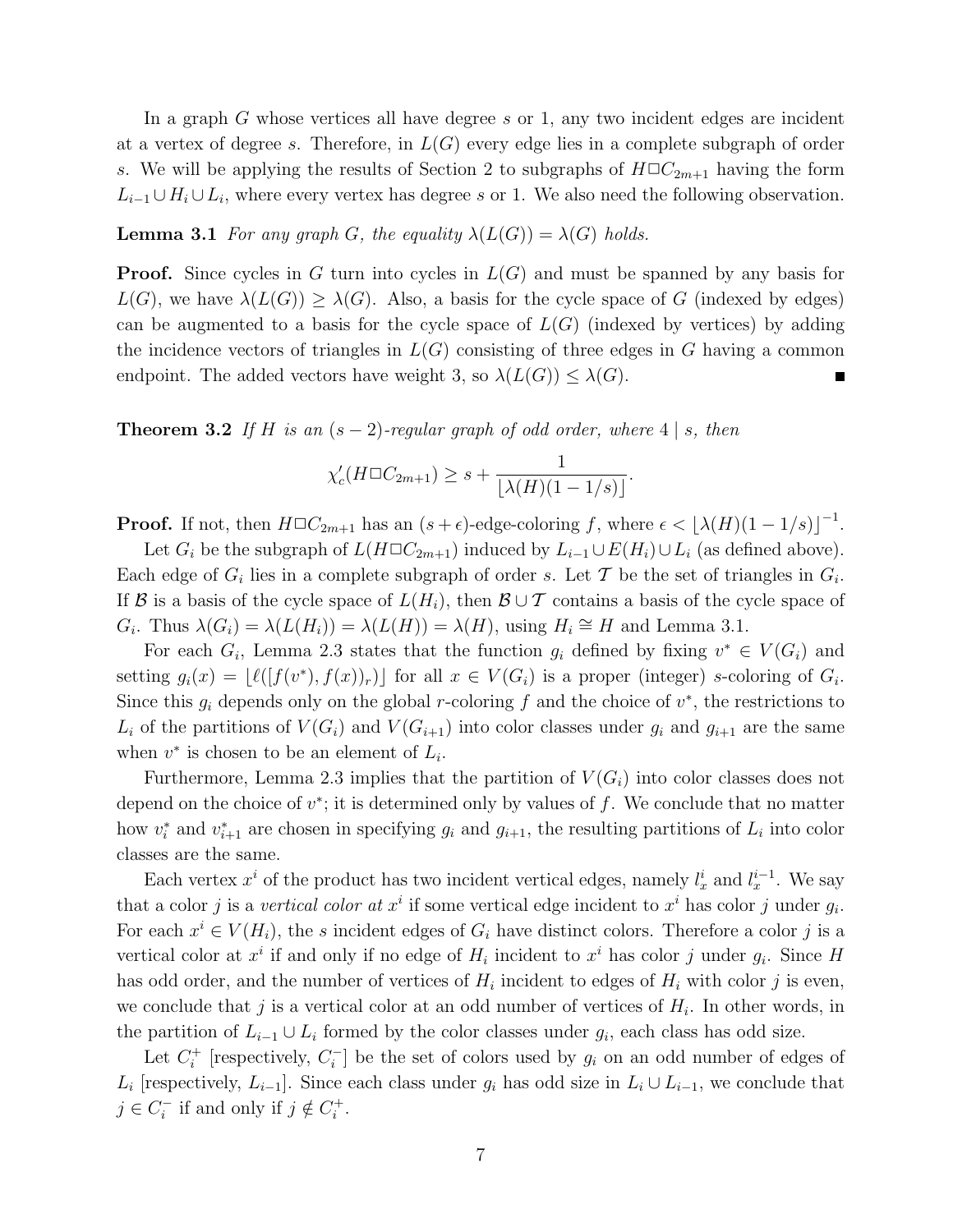Since  $|L_i|$  and  $|L_{i-1}|$  are odd, it follows that  $|C_i^+|$  $\binom{r}{i}$  and  $\binom{C_i^-}{\cdot}$  $\left|C_i\right|$  are also odd. Since  $|C_i^+|$  $\binom{+}{i}$  +  $\big|C_i^ \left| \begin{array}{c} \n\overline{\phantom{a}}_i^{\phantom{\dagger}} \n\end{array} \right| = s$  and s is divisible by 4, it follows that  $\left| C_i^+ \right|$  $\left| \begin{array}{c} a^{+} \\ b^{-} \end{array} \right| \neq \left| C_{i}^{-} \right|$  $\left| \begin{array}{c} i \\ i \end{array} \right|$ . Since  $g_i$  and  $g_{i+1}$  induce the same partitions of  $L_i$ , it follows that  $|C_{i+1}|$  $\left| \begin{array}{c} - \\ - \\ \end{array} \right| = \left| C^+_i \right|$  $\left|C_{i}^{+}\right|$ , and hence also  $\left|C_{i+}\right|$  $\left| \begin{array}{c} u_{i+1}^+ \\ v_{i+1}^- \end{array} \right| = \left| C_i^- \right|$  $\begin{bmatrix} - \\ i \end{bmatrix}$ . Now the values of  $|C_i^+|$ <sup> $n+1$ </sup> must alternate between two distinct values as i runs through all  $2m+1$ subscripts, which is impossible since  $2m + 1$  is odd.

### 4 An Upper Bound on  $\chi'_{c}$  $c'(H \square C_{2m+1})$

In this section, we obtain an upper bound on  $\chi'$  $c'_{c}(H \square C_{2m+1})$  for some H. As a consequence, we show that  $\chi'$  $C_c(H\Box C_{2m+1}) - \Delta(H\Box C_{2m+1})$  can be bounded above by a number that is arbitrarily close to  $\chi'$  $c'(H) - \Delta(H)$  by making m sufficiently large.

We show first that increasing  $m$  cannot increase the circular chromatic index. We simply use the coloring of one layer on three consecutive layers in the larger graph and re-use the colorings on its neighboring links.

**Lemma 4.1** If  $m' \geq m$ , then  $\chi'$  $\chi'_{c}(H \square C_{2m'+1}) \leq \chi'_{c}$  $c'_{c}(H \square C_{2m+1}).$ 

**Proof.** It suffices to prove that  $\chi'$  $\chi'_{c}(H \square C_{h+2}) \leq \chi'_{c}$  $c'_{c}(H\Box C_{h})$  for all h. Let f be an r-edgecoloring of  $H\Box C_h$ . Form an r-edge-coloring f' of  $H\Box C_{h+2}$  as follows. Color the layers  $H_0, \ldots, H_{h-1}$  and links  $L_0, \ldots, L_{h-1}$  as under f. Color the layers  $H_h$  and  $H_{h+1}$  the same as  $H_{h-1}$ . Color the links  $L_h$  and  $L_{h+1}$  the same as  $L_{h-2}$  and  $L_{h-1}$ , respectively. Now the colors on any two incident edges of  $H\square C_{h+2}$  under  $f'$  are also colors on two incident edges of  $L(H \Box C_h)$  under f. Thus f' is also an r-edge-coloring. П

Since  $\chi'_{c}$  $C_c(H\Box C_{2m+1}) \geq \Delta(H\Box C_{2m+1}) = \Delta(H) + 2$  for all m, Lemma 4.1 implies that χ ′  $c'(H \Box C_{2m+1})$  has a limit as  $m \to \infty$ . In Section 5 we show that this limit is attained when H is an odd cycle, and we compute its value.

To prove the upper bound, we need a standard result about circular coloring.

**Lemma 4.2** (See [13]) If a graph G has a r-coloring f with  $r = p/q$  where  $p, q \in \mathbb{N}$ , then it has an r-coloring  $f'$  such that the colors under  $f'$  are multiples of  $1/q$ , and such that if  $xy \in E(G)$ , then  $|f'(x) - f'(y)|_r$  differs by less than  $1/q$  from  $|f(x) - f(y)|_r$ .

**Proof.** Let  $f'(x) = \lfloor qf(x) \rfloor / q$  (such multiplication arguments were used as early as [3]). Note that  $f'(x)$  is the largest multiple of  $1/q$  that does not exceed  $f(x)$ . Under this transformation,  $|f'(x) - f'(y)|_r$  equals  $|f(x) - f(y)|$  if the latter is a multiple of 1/q. Otherwise, the difference shifts to the next larger or next smaller multiple of  $1/q$ .

In particular, if the colors assigned to two vertices differ by at least  $a/q$  before the transformation, for some positive integer a (such as  $a = q$ ), then they also differ by at least  $a/q$  after the transformation. Thus  $f'$  is an r-coloring. п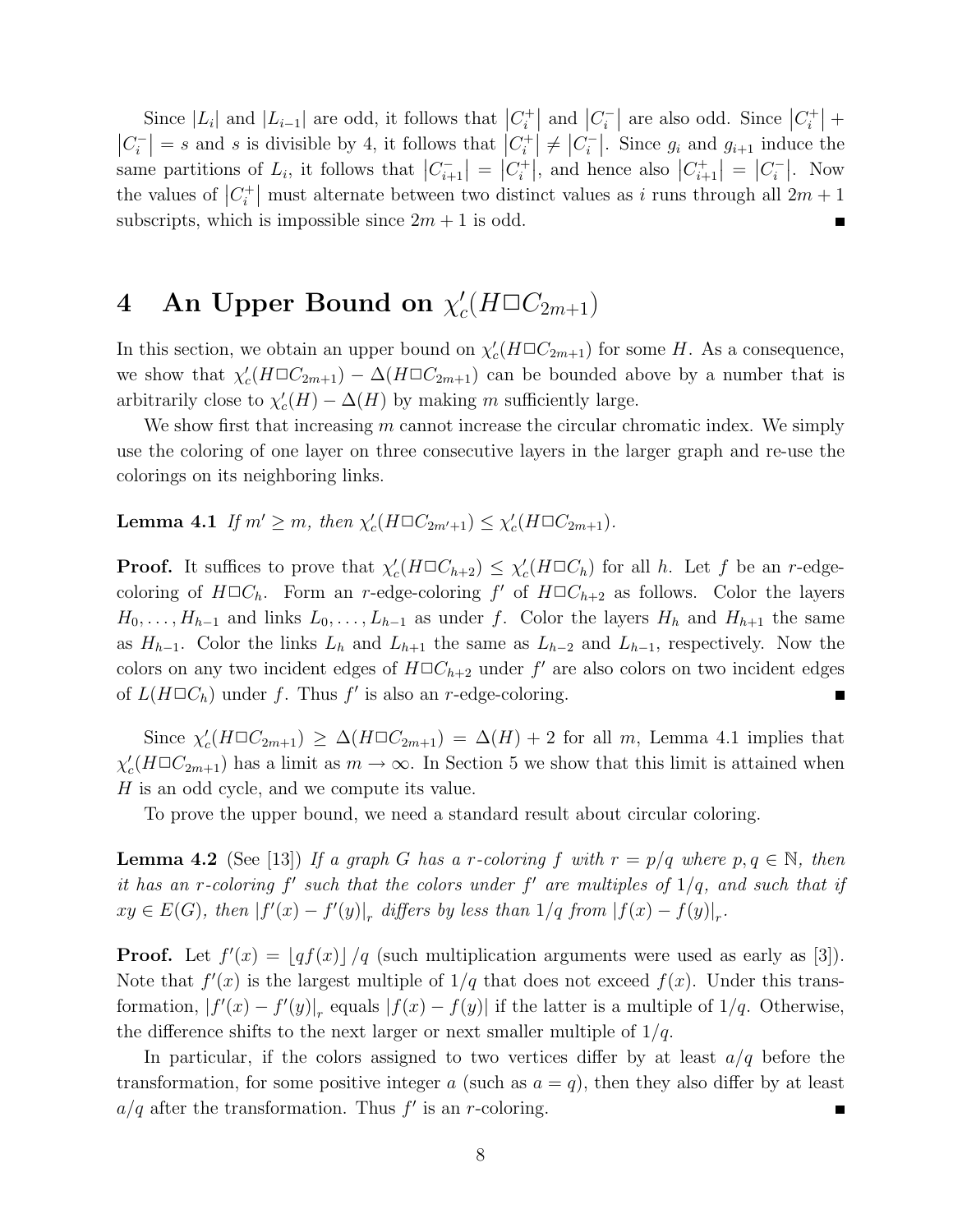Given an r-edge-coloring of a graph  $H$ , a *color gap* for a vertex x of H is a maximal open interval on the circle  $C<sup>r</sup>$  that contains no color used on an edge incident to x.

**Theorem 4.3** Let H be a graph having a  $p/q$ -edge-coloring f such that every vertex x of H has a color gap of length at least 3. If p is odd and  $2m + 1 \geq p$ , then  $\chi'$  $c'_{c}(H \square C_{2m+1}) \leq p/q.$ 

**Proof.** By Lemma 4.1, it suffices to prove this when  $2m + 1 = p$ . By Lemma 4.2 (applied to  $L(H)$ , we may assume that each  $f(e)$  is a multiple of  $1/q$ , still with each vertex having a color gap of length at least 3 (using  $a = 3q$  in that argument). For each  $x \in V(H)$ , let  $(a_x, b_x)_{p/q}$  be a color gap under f with length at least 3.

We produce a  $p/q$ -edge-coloring  $\phi$  for  $H\Box C_{2m+1}$ . We use the same coloring f in each layer, except that the colors in each layer increase by one unit from the colors on the corresponding edges in the previous layer. Since  $2m = p - 1 = q(p/q) - 1$ , the colors on layer  $H_0$  are also one unit (modulo  $p/q$ ) above the corresponding colors on  $H_{2m}$ . This is achieved by letting  $\phi(e^i) = f(e) + i \mod p/q$  for each  $e \in E(H)$  and  $0 \le i \le 2m$ .

It now suffices to use the color gaps to fit in colors for the vertical edges. Specifically, we set  $\phi(l_x^i) = a_x + 2 + i \mod p/q$  for each  $x \in V(H)$  and  $0 \le i \le 2m$ . Since no horizontal edge at  $x^i$  receives a color in  $(a_x + i, a_x + i + 3)$ , the colors  $a_x + i + 1$  and  $a_x + i + 2$  are available for  $l_x^{i-1}$  and  $l_x^i$ , respectively, when viewed from  $x^i$ . Furthermore,  $\phi$  achieves this assignment simultaneously for the vertical edges at all  $x<sup>j</sup>$ . Hence for all incident edges, the assigned colors differ by at least 1.

For any graph G, let  $\partial(G) = \chi'_{G}$  $c'_{c}(G) - \Delta(G)$ . Thus G is Class 1 if and only if  $\partial(G) = 0$ , and otherwise  $0 < \partial(G) \leq 1$ .

Corollary 4.4 For any graph H,  $\lim_{m\to\infty} \partial(H\Box C_{2m+1}) \leq \partial(H)$ .

**Proof.** The limit exists, using  $\Delta(H\Box C_{2m+1}) \geq \Delta(H) + 2$  and Lemma 4.1. It suffices to show, given  $\epsilon > 0$ , that  $\partial(H \Box C_{2m+1}) \leq \partial(H) + \epsilon$  when m is sufficiently large.

Choose  $p, q \in \mathbb{N}$  with p odd such that  $\chi'$  $c'(H) \leq p/q \leq \chi'_c$  $c<sub>c</sub>(H) + \epsilon$ . Let f be a  $p/q$ -edgecoloring of H. Also f can be viewed as a  $(p/q + 2)$ -edge-coloring of H. For  $x \in V(H)$ , let  $b_x$  and  $a_x$  be the minimum and maximum colors in  $[0, p/q)$  used on edges incident to x, respectively. Since  $\ell((a_x, b_x)_{p/q}) \geq 1$ , also  $\ell((a_x, b_x)_{p/q+2}) \geq 3$ . Relative to f as a  $(p/q + 2)$ edge-coloring, each vertex of  $H$  thus has a color gap of length at least 3. By Theorem 4.3, χ ′  $c'_{c}(H \Box C_{2m+1}) \leq p/q + 2 \leq \Delta(H \Box C_{2m+1}) + \epsilon$  when  $2m + 1 \geq p$ .  $\blacksquare$ 

Recall that  $H \Box H'$  is Class 1 when H or H' is Class 1. That is,  $\partial(H) = 0$  or  $\partial(H') = 0$ implies  $\partial(H\Box H')=0$ . It is natural to ask if  $\partial(H\Box H')\leq \min\{\partial(H),\partial(H')\}$  always holds. It does not, by the following example. Let  $H = C_{2k+1}$  and  $H' = C_{2m+1}$ . Since  $\chi'$  $c'_{c}(C_{2m+1}) =$  $2 + 1/m$ , we can make  $\partial(H')$  arbitarily small. However,  $\lambda(H) = 2k + 1$ , so Theorem 3.2 yields  $\partial (H \Box H') \geq \lfloor (6k+3)/4 \rfloor^{-1} = \lceil 3k/2 \rceil^{-1}$ , independent of m.

On the other hand,  $\left[3k/2\right]^{-1} < k^{-1} = \partial(C_{2k+1})$ . Based on this and Theorem 4.3 and other examples, we propose the following conjecture.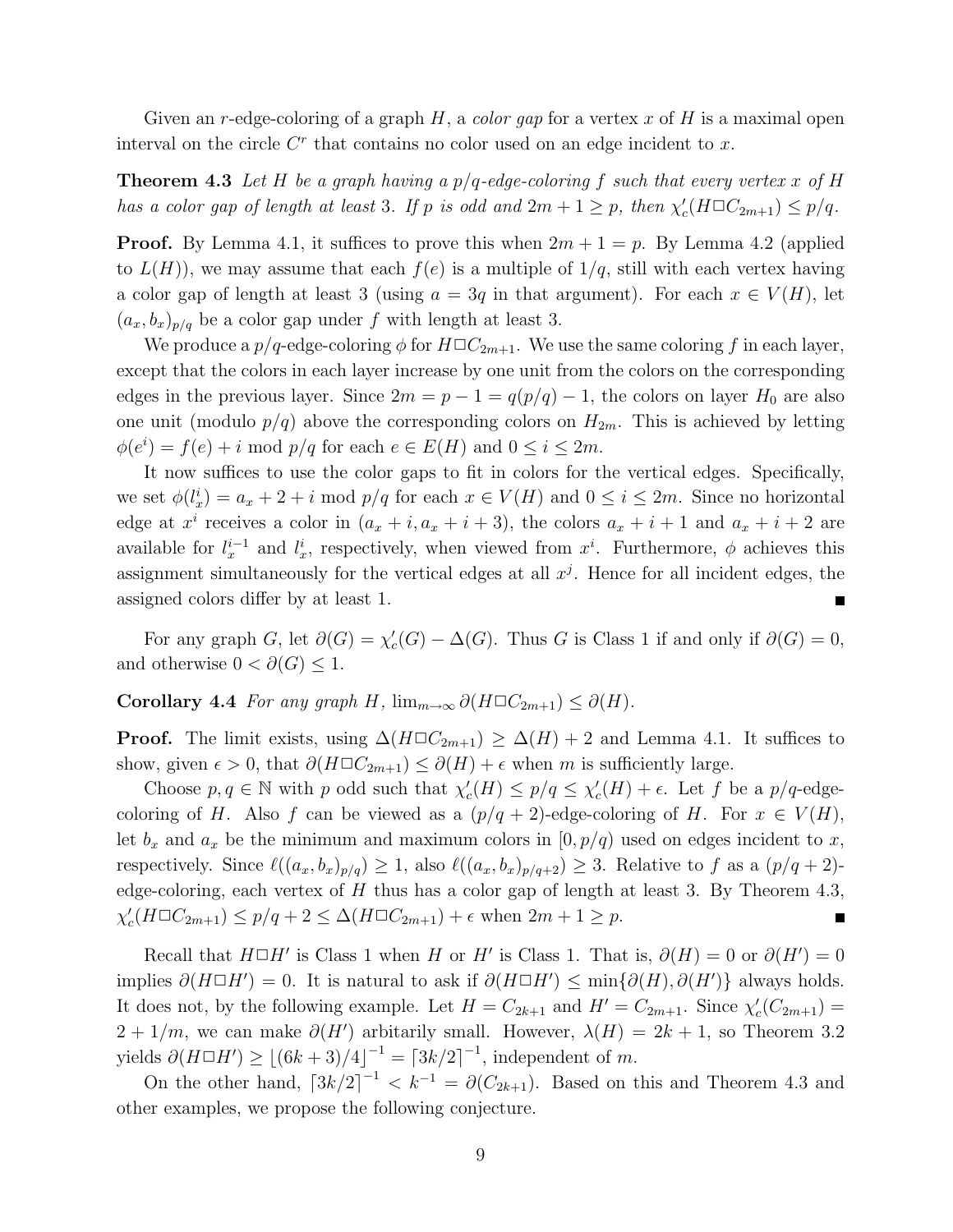Conjecture 4.5 For any graphs H and H',  $\partial(H \Box H') \leq \max{\{\partial(H), \partial(H')\}}$ .

### 5 Tightness of the lower bound

As noted above, Theorem 3.2 implies that  $\chi'$  $c'_{c}(C_{2k+1}\square C_{2m+1}) \geq 4 + \lceil 3k/2 \rceil^{-1}$  for all m. In this section, we prove that the bound is sharp when  $m \geq 3k + 1$ . This proves Conjecture 4.5 for products of two odd cycles when one is at least three times as long as the other.

**Lemma 5.1** If there exist integers  $\alpha, \beta, q$  with  $0 < q \leq m/2$  such that  $|\alpha| + |\beta| = 2k + 1$ and  $\alpha q + \beta(q+1) \equiv 0 \mod 4q + 1$ , then  $\chi'$  $c'_{c}(C_{2k+1}\square C_{2m+1}) \leq 4+1/q.$ 

**Proof.** By Theorem 4.3 with  $p = 4q + 1$ , it suffices to produce a  $(4 + 1/q)$ -edge-coloring f of  $C_{2k+1}$  such that every vertex x of  $C_{2k+1}$  has a color gap of length at least 3. Since  $C_{2k+1}$  is 2-regular, and we use a color circle of length  $4 + 1/q$ , the condition on f becomes "If e and e' are incident edges in  $C_{2k+1}$ , then  $1 \leq |f(e') - f(e)|_{(4+1/q)} \leq 1 + 1/q$ ." Multiplying by q, we further transform this to seeking integers  $z_1, \ldots, z_{2k+1}$  modulo  $4q+1$  such that neighboring integers differ by q or  $q + 1$ .

In the hypothesis, we may assume by symmetry that  $\alpha \geq 0$ . We construct the first  $\alpha$ and last  $|\beta|$  integers as separate arithmetic progressions, with common difference q for the first  $\alpha$  and  $q + 1$  for the last  $|\beta|$ . For  $1 \leq i \leq \alpha$ , let  $z_i = iq$  (this portion is empty if  $\alpha = 0$ ). For  $1 \leq i \leq |\beta|$ , let  $z_{\alpha+i} = \alpha q + \epsilon i (q+1)$ , where  $\epsilon = 1$  if  $\beta > 0$  and  $\epsilon = -1$  if  $\beta < 0$ .

The construction enforces the needed differences until just before the end; we need only compare  $z_{2k+1}$  and  $z_1$ . Since  $z_{2k+1} = \alpha q + \beta(q+1) \equiv 0 \mod 4q+1$ , indeed  $z_{2k+1}$  and  $z_1$ differ by  $q$ .

**Theorem 5.2** If  $m \geq 3k + 1$ , then  $\chi'$  $c'_{c}(C_{2k+1}\square C_{2m+1}) = 4 + \lceil 3k/2 \rceil^{-1}.$ 

**Proof.** We have noted that Theorem 3.2 gives the lower bound. It suffices to find integers  $\alpha, \beta, q$  satisfying the hypotheses of Lemma 5.1 with  $q = \lfloor 3k/2 \rfloor = \lfloor (6k+3)/4 \rfloor$ .

Let  $r = \lfloor (k-1)/2 \rfloor$ , so  $k = 2r + s$  with  $1 \le s \le 2$ . Now  $q = 3r + s + 1$ . Let  $\alpha = s - 1$ and  $\beta = -(4r + s + 2)$ . We have  $|\alpha| + |\beta| = (4r + 2s + 1) = 2k + 1$  and

$$
\alpha q + \beta(q+1) = (s-1)q - (4r+s+2)(q+1) = -(4q+1)(r+1),
$$

where the last computation uses  $q = 3r + s + 1$ . Thus  $\alpha q + \beta(q + 1) \equiv 0 \mod (4q + 1)$ , and Lemma 5.1 applies.